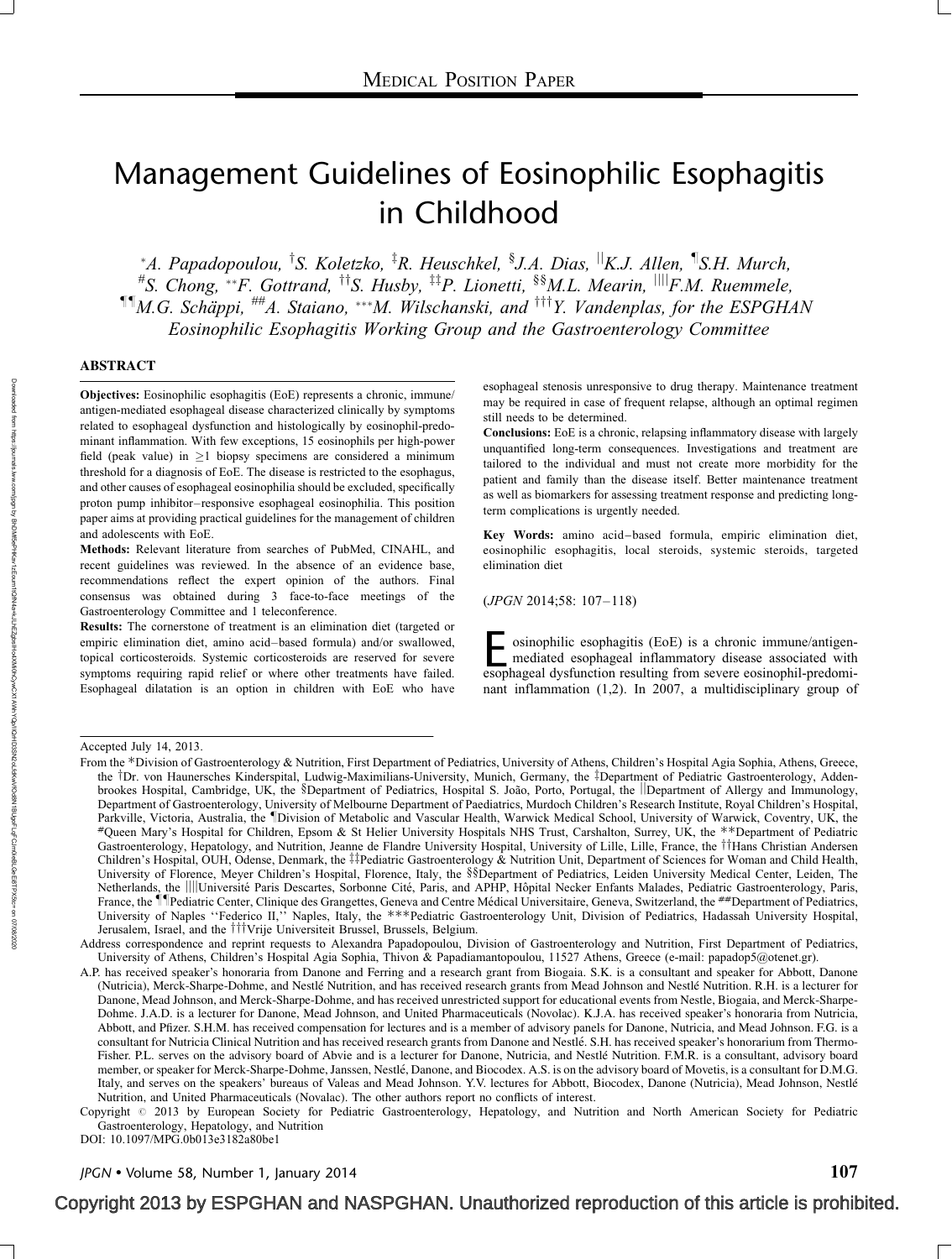experts published the first consensus recommendations for the diagnosis and treatment of EoE (1), which were recently updated (2). The updated definition of the disease includes the histological presence of  $\geq$ 15 eosinophils per high power field (eos/hpf) in at least 1 endoscopic esophageal mucosal biopsy (peak value) taken at upper gastrointestinal endoscopy; and/or the presence of other microscopic features of eosinophilic inflammation such as eosinophilic microabscesses, superficial layering, or extracellular eosinophil granules (2). These publications provide extensive information on pathogenesis, epidemiology, clinical presentation, diagnosis, and management of EoE in both adults and children; however, a practical algorithm on the optimal treatment of children with EoE, to guide clinical practice, is lacking. This position paper of the Eosinophilic Esophagitis Working Group (see Appendix) and the Gastroenterology Committee of ESPGHAN aims at providing practical guidelines for the management of children and adolescents with EoE, based on available evidence where possible. If sufficient evidence is lacking, our recommendations are based on expert opinion and personal practice.

#### PREVALENCE AND INCIDENCE OF EoE

Data mainly come from pediatric regional referral centers for upper endoscopy. Noel et al (3) reported between the years 2000 and 2003 an annual incidence of EoE in children in Ohio of  $\sim$ 1/ 10,000, leading to an estimated prevalence of 4/10,000 children by the end of 2003. Cherian et al (4) reported a prevalence of 0.89/ 10,000 in 2004 in Western Australia, whereas Dalby et al (5) reported an incidence of 0.16/10,000 in the region of southern Denmark. It is not clear whether childhood EoE is increasing in incidence and, if so, to what extent. Re-evaluations for eosinophilic counts of esophageal biopsies from a histopathologogy database taken from pediatric patients during the years 1982–1999 applying the same criteria ( $\lt 5$ , 5–14, and  $\geq 15$  eos/hpf) identified 198 patients fulfilling the criteria for EoE ( $\geq$ 15 eos/hpf) (6). After correcting for the 40-fold increase in the total number of endoscopies during this time period, the proportion of biopsies with the diagnosis of EoE did not change. In contrast, van Rhijn et al (7) checked through a nationwide registry the pathology reports in the Netherlands from 1996 through 2010 and classified according to the diagnosis made by the pathologist. Of 674 cases with newly diagnosed EoE, 20% were younger than 18 years and 74% were male patients. The incidence of the diagnosis increased from 0.01/ 100,000 people in 1996 to 1.31 in 2010. Fifty-six percent of all cases were diagnosed within the last 2 years of the registry. These results are heavily biased because of the higher awareness and knowledge of EoE from 2000 onwards. Neither the same objective criteria (eos/ hpf) nor the proportion of biopsies taken in the different age groups was taken into account. Therefore, the reported changes in the incidence of the disease depend on the methods that were applied and must be interpreted with caution. Population-based prevalence data of EoE are only available from the study by Ronkainen et al (8), in which 1000 unselected Swedish adults underwent esophagogastroduodenoscopy (EGD), of which 1.1% fulfilled the histological criteria of EoE.

#### CLINICAL, ENDOSCOPIC, AND HISTOLOGICAL CHARACTERISTICS

There are no pathognomonic clinical or endoscopic features. Epidemiologic studies and case series show that EoE is more commonly seen in male patients and in patients with atopic diseases such as food allergy, asthma, and allergic rhinitis (5,9,10). Clinical symptoms vary according to age. Infants and toddlers develop mainly nonspecific symptoms with feeding difficulties (including vomiting, regurgitation and feeding refusal), which can result in

failure to thrive. During childhood, vomiting and/or abdominal or retrosternal pain are reported, whereas during adolescence, gastroesophageal reflux disease (GERD) symptoms, dysphagia, and food impaction are the most frequent symptoms (9,11).

Peripheral eosinophilia ( $>700$  cells/mm<sup>3</sup>) has been reported in children with EoE (12). Furthermore, specific immunoglobulin E (IgE) antibodies to foods (13) may be found in children with EoE identifying sensitization to foods which may (or may not) be the causative foods of the disease. Typical endoscopic findings include esophageal rings, a thickened, sometimes pale mucosa with linear furrows and white exudates and less often, narrowing of the caliber of the esophagus. A normal esophagus at endoscopy does not exclude the diagnosis of EoE. Mucosal breaks (erosions or ulceration) are not findings of EoE and are indicative for GERD, Crohn disease, or other diagnoses. According to Shah et al, at least 3 esophageal biopsy specimens taken from different parts of the esophagus are necessary to achieve a diagnosis of EoE in 97% of patients (14). According to Gonsalves et al (15), 1 biopsy specimen has a sensitivity of only 55%, whereas 5 biopsies increase this to 100%. To maximize diagnostic sensitivity, it is therefore recommended that at least 2 to 4 biopsies should be taken from both the proximal and distal esophagus, regardless of the endoscopic appearance of the esophagus (2). The main histological findings are dense eosinophilia of the esophageal mucosa, which tends to be panesophageal, basal zone hyperplasia, lamina propria fibrosis, and sometimes eosinophilic microabcesses (16). It should be noted, however, that the size of a high-power field has not been standardized. This may alter the sensitivity/specificity of the lower threshold of diagnosis at 15 eos/hpf. Furthermore, it should be considered that diagnostic biopsies are predominantly or entirely epithelial and as such may underestimate deeper disease activity, particularly as eosinophil recruitment begins within the subepithelial compartment (17,18). Moreover, esophageal wall thickening, subepithelial fibrosis, and neural dysfunction occur beneath the epithelium (19,20). This recruitment pattern has implications for both diagnosis and treatment.

#### DIFFERENTIAL DIAGNOSIS AMONG EoE, PROTON PUMP INHIBITOR–RESPONSIVE ESOPHAGEAL EOSINOPHILIA, AND GERD

The main differential diagnosis for symptoms and histopathological findings is GERD, although other diseases that are also associated with esophageal eosinophilia, such as infectious esophagitis, esophageal achalasia, celiac disease, Crohn disease, connective tissue disorders, graft-versus-host disease, drug hypersensitivity, and hypereosinophilic syndromes, should also be excluded (1,2,21). The relation between GERD and EoE is complex. GERD with mucosal breaks because of erosions and ulcerations may impair the barrier function and increase the risk for food sensitization. This mechanism may explain that patients with an increased risk for GERD, such as children after esophageal atresia repair, have an increased risk for developing EoE (22–24); however, food allergy may induce upper gastrointestinal dysmotility, including gastric dysrhythmia, and increased numbers of transient lower esophageal sphincter relaxations, promoting GERD. EoE may also induce dysmotility, impairing the clearance of the esophagus after GER episodes. Furthermore, the inflammatory process of EoE may lead to a hypersensitivity to acid exposure, even in the absence of erosions, comparable with nonerosive reflux disease. In summary, EoE and GERD (both erosive and nonerosive reflux disease) are not mutually exclusive or may even exacerbate each other. The differentiation based on clinical symptoms remains almost impossible in pediatrics.

Recently, Mulder et al (25) proposed a scoring system of clinical and endoscopic features (male gender, dysphagia, history of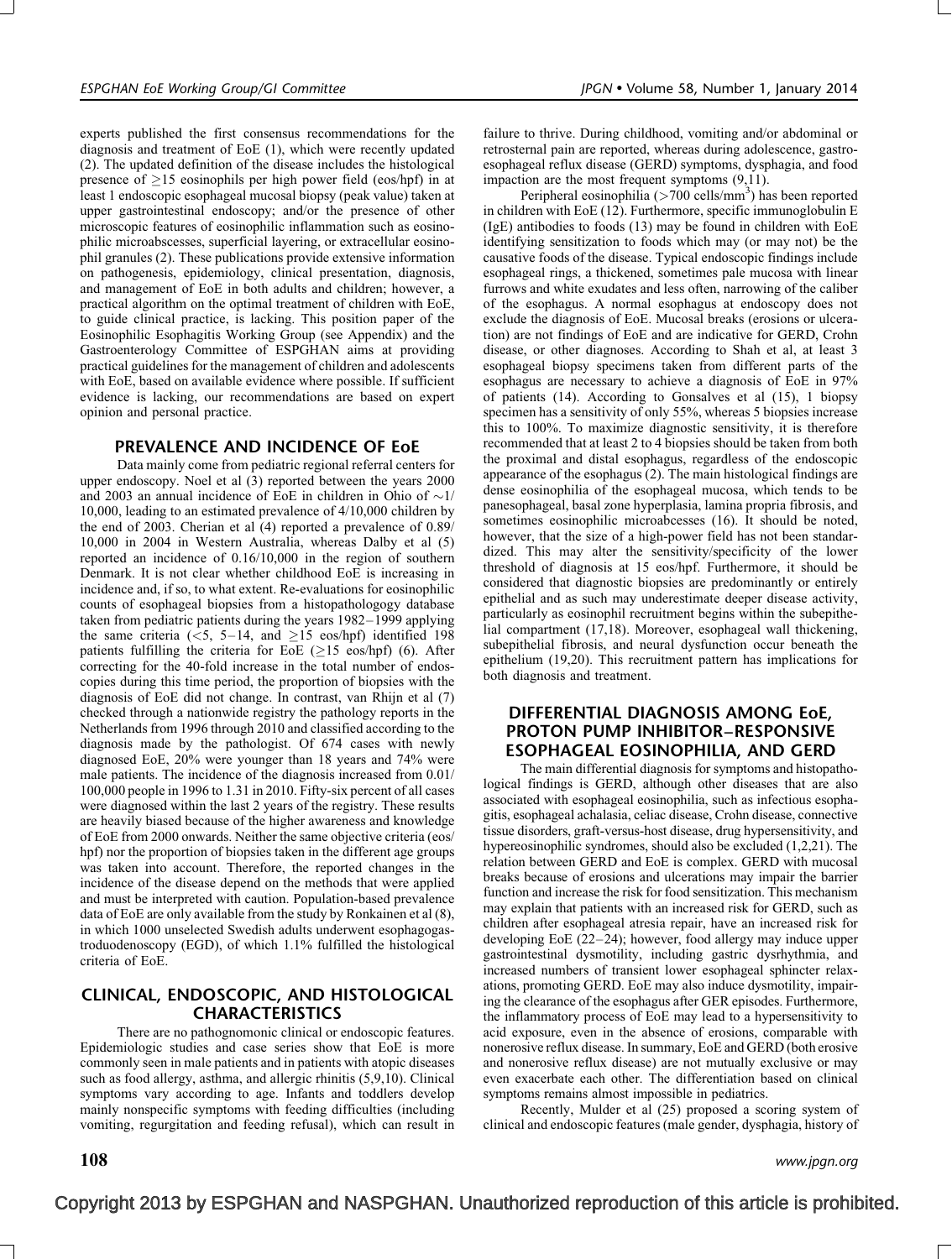food impaction, absence of pain/heartburn, linear furrowing, and white papules) to differentiate EoE from GERD, which may be useful in older children and adolescents. Histopathological differentiation between EoE (atopic and nonatopic) and reflux esophagitis may also be attempted by immunohistochemical staining for intraepithelial mast cells and IgE-bearing cells (26). Furthermore, a recent study reported that the measurement of eosinophil-derived proteins in luminal secretions could be used to distinguish children with EoE from those with GERD (27).

#### THE ROLE OF ANTISECRETORY DRUGS IN ESTABLISHING THE DIAGNOSIS OF EoE

In patients with esophageal dysfunction and esophageal eosinophilia, taking proton pump inhibitors (PPIs) for 8 weeks are useful to help eliminate PPI-REE (responsive esophageal eosinophilia) (28). The mechanisms responsible for the clinical effect of PPIs on esophageal eosinophilia are unclear. It is postulated that GERD mechanisms are also activated in esophageal eosinophilia (29,30). Yoshida et al (31) suggested that lansoprazole and omeprazole (but not famotidine and ranitidine), in addition to their acid-suppressing effects, modulate inflammatory status. In vitro studies have shown that PPIs inhibit the increased expression of vascular adhesion molecules, the activation of neutrophils, and the production of proinflammatory cytokines (32). A more recent study showed that PPIs inhibit interleukin (IL)-4–stimulated eotaxin-3 expression in EoE esophageal cells and block STAT6 binding to the promoter (33). Although the mechanism of PPIs is thought to primarily involve acid blockade, PPIs may also affect esophageal eosinophilia by means of other mechanisms and thus be helpful in a subset of patients described as having PPI-REE (1); however, the proportion of children with esophageal eosinophil counts  $\geq$ 15 eos/hpf that are PPI responsive is unclear because only retrospective data on selected patients are presently available. Sayej et al (34) reported that treatment with PPI was associated with histological improvement in 14 of 36 (39%) patients, with at least 15 eos/hpf in esophageal biopsies taken from  $\geq$ 1 esophageal levels. Three of these 14 responders showed macroscopic signs of EoE (furrows) during EGD, whereas 6 had erosions or a normal mucosa. In some PPI-responsive children, symptomatic and histopathological relapses have been reported in spite of continuing PPI treatment (35). Another retrospective study showed that 40% of children with significant esophageal eosinophilia demonstrated histological response to PPI therapy at endoscopies carried out at 4 to 5 months following the start of treatment (28). According to the authors, the response could not be predicted by either the symptoms or the results of a preceding pH study (28). A study in 35 adults with symptoms suggesting either GERD or EoE evaluated the histological response to a 2-month treatment with rabeprazole. Significant regression of eosinophilic infiltration was reported in both groups, with 50% of patients with EoE symptoms responding to rabeprazole therapy (36). The only data from a prospective randomized controlled double-blind trial in children with confirmed EoE showed that lansoprazole alone failed to induce histological response or symptom improvement compared with lansoprazole combined with oral viscous budenoside (37).

To identify children with PPI-REE and avoid unnecessary elimination diets or drug treatment, a trial of 8 weeks of PPIs is recommended. The optimal dose of PPI depends on the chosen PPI preparation. In general, the PPI dose ranges between 1 and 2 mg  $\text{kg}^{-1} \cdot \text{day}^{-1}$ , with maximum dose reaching adult dose 20 to 40 mg once or twice daily depending on the patient and PPI. This should then be followed by endoscopic and histological reassessment, irrespective of whether or not there is symptom relief. If eosinophilic inflammation persists after PPI treatment, and other causes of

www.jpgn.org  $\hspace{1cm} 109$ 

esophageal eosinophilia are unlikely, then the diagnosis of EoE can be confirmed (Fig. 1). In this case, specific treatment for EoE is initiated (Fig. 2), whereas the decision to continue or not continue PPIs is individualized. If there is evidence for coexisting GERD, PPIs may need to be continued for a longer period.

Further studies are required to show whether the diagnosis of EoE can be assumed without PPI treatment in individual, often older children with specific symptoms of dysphagia or food impaction and typical microscopic and endoscopic findings of EoE. Well-designed prospective randomized studies of PPIs versus placebo are required in treatment-naïve children with esophageal eosinophilia (without additional dietary intervention) to help clarify any spontaneous fluctuation of eosinophil numbers and characterize PPI-responsive and PPI-nonresponsive children with esophageal eosinophilia.

Furthermore, there are some prospective data from healthy adults indicating that PPI therapy increases the risk of sensitization to dietary antigens and even manifestation of food allergy (38). PPIs should ideally not be given for prolonged periods of time, unless there is a clear and sustained benefit for the child. Without any clinical improvement after a trial of PPI, particularly in young children and infants with significant symptoms (eg, vomiting, food refusal, failure to thrive), a repeat endoscopy may be performed earlier than 8 weeks to allow prompt treatment escalation. In children with <15 eos/hpf in the esophageal biopsies following PPI treatment, factors such as compliance and/or premature discontinuation of treatment should be considered and a close followup for future changes is suggested.

#### RECOMMENDATION

In symptomatic children with histological findings of esophageal eosinophilia, a trial of PPIs is recommended for 8 weeks. A second EGD should be performed under PPI therapy in all children, even if symptoms resolve (Fig. 1). If histology is still suggestive of EoE and other causes of esophageal eosinophilia are unlikely, then the diagnosis of EoE can be made. If the first endoscopy is performed after the patient has already had an adequate trial of PPI, the diagnosis of EoE can also be made and specific treatment for EoE be initiated.

#### TREATMENT OF PROVEN EoE

The management of the disease includes dietary and pharmaceutical interventions, each with its own advantages and drawbacks. The goal of the treatment should ideally be both the resolution of symptoms and the normalization of the macroscopic and microscopic abnormalities. Although there are no follow-up studies assessing the long-term consequences of persisting esophageal eosinophilia in asymptomatic patients, the possibility of esophageal fibrosis and narrowing cannot be excluded. Moreover, patient-reported outcome measures may be difficult to assess in children, particularly in infants, and young or learning-disabled children who are unable to provide accurate information on their symptoms (39). Hence, at present, histology with absolute eosinophil counts remains the best marker objective measure of the inflammatory disease activity.

Although EoE is considered a chronic, relapsing disease, its natural history is difficult to define as long-term data are available only in selected individuals. A long-term follow-up of >500 children treated with different regimens identified 11 patients who maintained complete remission on a normal diet without any medication (9). Another subgroup of 24 patients, in which parents had decided against any intervention, showed no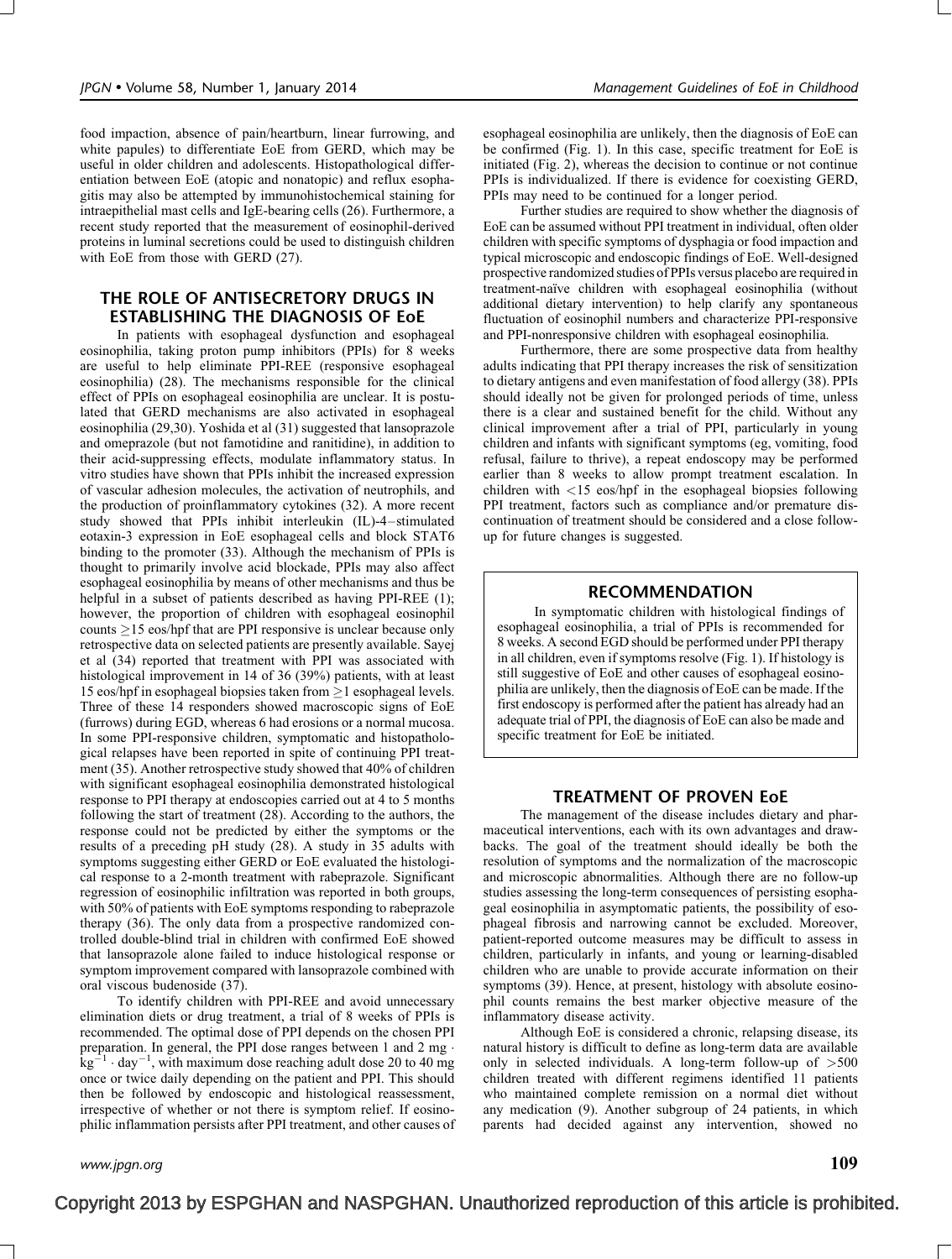

FIGURE 1. Algorithm for the evaluation of children and adolescents with symptoms suggestive of eosinophilic esophagitis (EoE). EGD = esophagogastroduodenoscopy; eos/hpf = eosinophils per high-power field; GERD = gastroesophageal reflux disease; NERD = nonerosive  $reflux disease; PPI = proton pump inhibitors; PPI-REE = proton pump inhibitor, phinbitor, 2000, 3000, 4000, 5000, and 6000, and 7000, respectively.$ 



FIGURE 2. Algorithm for the management of children and adolescents with eosinophilic esophagitis (EoE). EGD = esophagogastroduodenoscopy.

 $\bf 110$  www.jpgn.org www.jpgn.org www.jpgn.org www.jpgn.org www.jpgn.org  $\bf$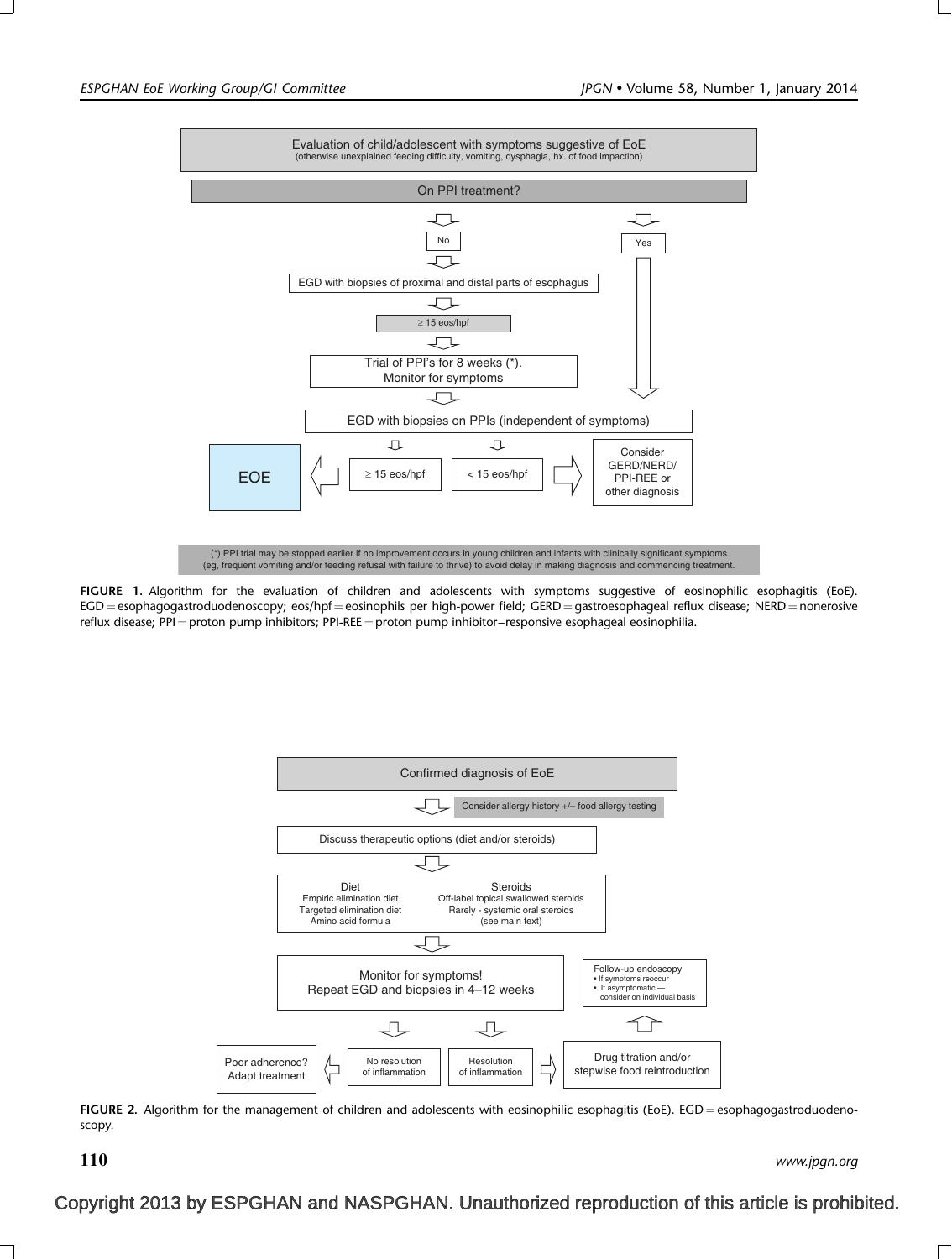histological improvement during a  $6.2 \pm 3.6$ -year follow-up with symptoms worsening over time, including dysphagia and food impaction (9).

#### Dietary Aspects of EoE Management

Amino acid feeds were the first dietary intervention assessed for efficacy in reducing esophageal eosinophilia and treating the symptoms of EoE (40). Only later were the efficacies of other elimination diets more formally assessed.

#### Elimination Diets for Inducing Remission

Elimination diets are successful at achieving resolution of symptoms and normalization of eosinophil counts in eosophageal biopsies in children with EoE (10,13,41,42). Spergel et al (10) reported that within a definitive EoE population, approximately one-third of children were clinically responding after excluding 1 food, whereas approximately 25% of children had multiple food allergies requiring the exclusion of  $\geq$ 4 foods. There was an inverse relation between number of foods to be excluded and age (10). Milk was the most common food identified, followed by wheat, soy, and eggs; however, the combination of skin prick testing (SPT) and atopy patch testing identified only half of the patients who positively responded to milk elimination (7). The positive and negative likelihood ratios for these tests for the different foods were mostly unhelpful for clinical decision making. Erwin et al reported sensitization to cow's milk, identified either by specific serum IgE antibodies or by positive SPTs, in 43% of children with EoE, whereas sensitization to other food allergens (most commonly to rye, wheat, and soy), identified by positive atopy patch tests (APT), in 39% of patients. It should be noted, however, that food antigens triggering the disease vary from patient to patient and the detection of sensitization to foods may be indicative of concomitant food allergies and does not mean necessarily that these foods are causative of EoE (13). The elimination of the responsible food allergens from the child's diet was associated with disease remission. It should be noted, however, that food antigens triggering the disease vary from patient to patient. Therefore, the optimal dietary intervention needs to be individualized and requires dietetic support to ensure nutritional adequacy, whereas ongoing difficulties in adhering to a complex exclusion diet may require additional psychosocial support (43).

Three different dietary approaches to induce a remission in EoE have been developed: amino acid–based formula (AAF) for complete removal of food allergens from the diet (41); targeted elimination diet (TED), which removes foods based on a suggestive history of food triggers and results of specific IgEs, SPT, and APT (where available) (1); and empiric elimination diet, which removes from the diet the most common food allergens that have been associated with EoE, that is, dairy, soy, eggs, wheat, peanuts, fish/ shellfish (44).

It should be noted that to date, there are no randomized controlled trials investigating the efficacy of any of these diets in unselected patients with EoE, although large case series suggest they can be highly effective (10). At least in part, this is because of the lack of agreement on clear and objective measures of efficacy. A single retrospective study in 98 children comparing the efficacy of AAF formula, 6-food elimination diet (SFED), and TED at decreasing esophageal eosinophilia (45) suggested that AAF is more effective than SFED and TED.

 $AAF$ . AAF was first used  $>15$  years ago in 10 children with chronic symptoms attributed to GERD that persisted despite antireflux treatment, including a Nissen fundoplication in 6 of

them (41). The authors introduced AAF for a minimum of 6 weeks and reported resolution of symptoms in 8 and improvement in 2 patients. Esophageal eosinophilia reversed with the median maximal intraepithelial eosinophil count decreasing from an average of 41 eos/hpf pre-AAF to 0.5 eos/hpf post-AAF (41).

Markowitz et al introduced AAF for 4 weeks in 51 children with vomiting, abdominal pain, or dysphagia with biopsy-proven EoE (46). A significant improvement was seen at a median of 8.5 days following the introduction of the diet, whereas esophageal eosinophilia was reversed at the end of 4 weeks, with the median number of esophageal eos/hpf decreasing from 33.7 before the diet to 1.0 after the diet  $(P < 0.01)$  (46).

Peterson et al (47) introduced AAF for 4 weeks to 20 adults with esophageal obstructive symptoms such as dysphagia, chest pain, food impaction, or heartburn resulting from EoE (>20 eos/hpf in esophageal biopsies, taken on 2 separate occasions 2–3 weeks apart while receiving high-dose acid suppression). A decrease in esophageal eosinophilia was reported at 2 weeks from the initiation of AAF (median distal and proximal esophageal eosinophil counts decreased from 44 and 33 eos/hpf to 13 and 14 eos/hpf, respectively, at 2 weeks, and to 11 and 8 eos/hpf, respectively, at 4 weeks). This improvement was associated with a clinical response at 4 weeks (47). Of the patients, 52% were reported to have  $\langle 8 \text{ eos/hpf after} \rangle$ 4 weeks of receiving AAF (47).

In infants, dietary treatment with AAF is better accepted and tolerated than in older children. In older patients, despite the encouraging reports on remission induction with the use of AAF, its use is limited by several disadvantages. The principal disadvantage is the significant burden of such a severe food restriction in children, whereas the frequent need for nasogastric tube or gastrostomy placement and the high cost are also problematic. For these reasons, AAF is mostly an option for treating EoE in children with multiple food allergies, failure to thrive, and severe disease in which a strict diet with multiple eliminations is ineffective or impossible.

**TED.** TED has evolved because of the perception of its better long-term tolerability. In a study by Spergel et al (42), 77% of children responded well to TED and only 10% did not respond. SPTs detected egg, dairy, and soy as triggering foods, whereas delayed hypersensitivity with APT revealed delayed reactions to corn, soy, and wheat (42). In a retrospective study in 63 children with EoE (mean age of 11.9 years), who all underwent SPT and APT for up to 20 foods, at least 1 positive test was reported in 61% of patients. Sixteen patients (26%) were managed effectively by TED alone, 27 patients (42%) failed TED, whereas 20 patients (32%) had negative food allergy testing and chose not to pursue dietary elimination but use drug therapy (48). Teitelbaum et al (49) prospectively assessed the response of 19 children with EoE clinically presenting with dysphagia, food impaction, vomiting, chest pain, and food refusal to TED and/or to topical fluticasone propionate. None of the 11 children who received TED for 8 weeks showed clinical improvement. In contrast, the administration of fluticasone propionate in 13 patients (9 with positive and 4 with negative allergy testing) was associated with resolution of symptoms. Furthermore, drug treatment in 11 children with EoE was associated with a significant reduction in the number of eosinophils, CD3, CD8, and CD1a cells in the esophageal mucosa (49).

The failure of TED to induce remission of EoE reported in some studies has been attributed to the inability of allergy tests to accurately detect causal food antigens. A recent study in children with EoE showed that positive and negative predictive values of SPTs ranged between 26% (for pork) and 86% (for milk) and 29% (for milk) and 99% (for peanut), respectively, whereas sensitivity

www.jpgn.org 111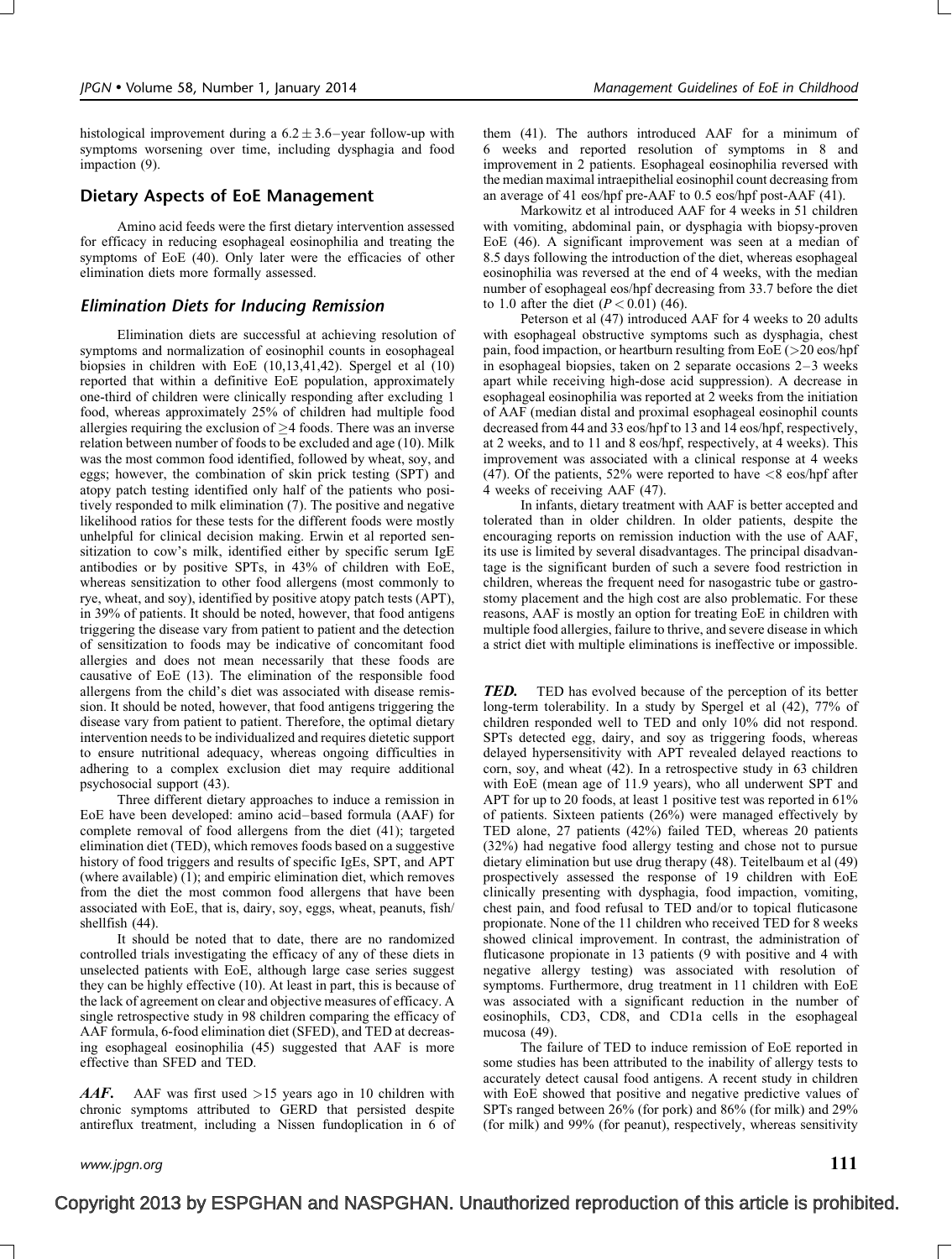and specificity of the tests varied between 18% and 88% and 82% and 97%, respectively (10). Elimination diets based on serum radioallergosorbent test and/or SPT alone failed to achieve remission (49). With regard to APT, its negative predicted value in adults has been reported to be  $>90\%$  (1), but in children, the test has yet to be validated and standardized. It should be noted, however, that an elimination diet based on a combination of SPT and APT was reported to achieve resolution of both symptoms and histological abnormalities in 77% of children with EoE (42). Recently presented follow-up data for this study showed a lower level of response (53%), which increased to 77% if the elimination of foods identified on SPTs/APTs was combined with the empiric elimination of cow's milk (10). This recent follow-up study showed that APTs had a high negative predictive value  $(>\!\!95\%)$  for all foods except for milk, egg, wheat, and soy, whereas the positive predictive values were low for peanut, potato, and pork  $(0\% - 30\%)$ , with higher values  $(30\%$  to 90%) for corn, beef, chicken, soy, wheat, egg, and milk (10). Furthermore, the authors reported a high average negative predictive value for the combination of SPTs and APTs (92%), with the exception of milk (44%), with an average positive predictive value at 44% (10).

The foods most commonly tested for with SPT and APT include milk protein, egg, peanuts, soy, a variety of grains (wheat, rice, corn, rye, oats, barley), and meat (beef, pork, chicken, turkey). Some centers also test for vegetables and fruits; however, even extensive testing may return false-negative results, potentially leading to incomplete elimination of offending food antigens if these results are taken in isolation. In particular, detecting cow'smilk sensitivity in patients with EoE, SPT, and APT were reported to have a negative predictive value, from 41% to 44% (10,50). The concordance rate between specific IgE antibodies and SPT results is not satisfactory, with 23% of discrepant results for milk and also a poor correlation for the quantitative results (51). In children with gastrointestinal manifestations of cow's-milk protein allergy, specific IgE tests results are commonly negative without excluding the diagnosis of cow's-milk protein allergy (52–54).

Because cow's-milk protein is a common food antigen and the leading cause of food allergy in infants and children younger than 3 years (55,56), the authors suggest that it is eliminated from the diet in this age group, regardless of the results of specific IgE or SPT/APT testing. More studies assessing the sensitivity and specificity of the above tests in children with EoE are required.

Whether TED has a role in maintaining clinical and histological remission of EoE is not clear. Although there are no longterm data available for children, Gonsalves et al presented in abstract form data in 9 adults with EoE who completed 1 year of TED, following 6 weeks of SFED to induce a remission. In this study, 8 of 9 patients remained asymptomatic and 1 of 9 had minimal symptoms (57). Food triggers identified on single-food reintroduction following elimination were the following: milk (55%), wheat (33%), nuts (33%), and seafood (11%), whereas 4 patients had >1 food trigger. The highest median eos/hpf pretreatment, following 6 weeks of SFED and after 1 year of TED were 19, 0, and 0, respectively, in the proximal esophagus and 60, 0, and 6, respectively, in the distal esophagus (57). According to the authors, all patients maintained >50% reduction in peak eos/hpf from baseline, 33% had  $\leq$ 5 eos/hpf, and 67% had  $\leq$ 10 eos/hpf at 1 year (57).

**EED.** The avoidance of only the 6 most commonly accepted allergenic food antigens (cow's milk, egg, wheat, soy, peanuts, and fish/shellfish) for at least 6 weeks was reported in an observational study to achieve clinical and histological (<10 eos/hpf) remission in 74% of 35 children with EoE (44), but in the most recent report from Spergel et al (58), only 53% went into remission. This elimination was carried out independently of any known food sensitizations.

It is critical that both EED and TED are supervised by an experienced dietitian to maintain nutritional adequacy and minimize nonadherence to the diet. Key foods that are removed from a child's diet should be substituted appropriately.

The optimal duration of elimination diet to achieve remission in EoE is not clear. It seems that AAF needs less time to achieve clinical and histological remission than either SFED or TED (41,42,46,47). Furthermore, it is poorly defined which dietary intervention is associated with better mucosal healing of the esophagus. Rea et al (59) evaluated the efficacy of 3 therapeutic interventions (AAF, SFED, and topical fluticasone propionate) to induce remodeling of the esophagus in 18 children with EoE. The authors assessed resolution of epithelial mesenchymal transition (EMT), a measure that contributes to airway remodeling and fibrosis following environmental challenge in asthma (60). The investigators used a numerical EMT score based on 6 key factors. These included the number and location of vimentin-positive mesenchymal cells within the hyperplastic epithelium, and the loss of cytokeratin staining of the epithelium. The authors reported that both the pre- and posttreatment EMT scores highly correlated with peak eos/hpf in all treatment groups and that all 3 treatment approaches led to equal resolution in EMT score: AAF  $r = 0.820$  $(P<0.001)$ ; SFED  $r = 0.857$   $(P<0.001)$ ; topical fluticasone propionate,  $r = 0.868$  ( $P < 0.001$ ) (59).

### Food Reintroduction Following Remission and Ongoing Monitoring

Following remission, foods can be gradually reintroduced, with careful observation for recurrence of symptoms of EoE (1). Food reintroduction is a key aspect of the long-term management of EoE. A recent study in adults suggested that a step-wise reintroduction of eliminated foods may be a better method to identify the precipitating food product than SPT (61).

No clear guidelines exist on how to reintroduce eliminated foods; however, Spergel and Shuker (40) suggest reintroducing the least allergic foods first, whereas the most allergenic foods (such as wheat, soy, beef, peanuts, egg, milk) are left to last. Some units advise that regular upper endoscopy should be performed to ensure maintenance of a histological remission, although the clinical value of repeat endoscopy with each food group has yet to be validated in larger prospective studies. Foods that repeatedly trigger recurrence of EoE symptoms may need to be eliminated indefinitely.

The long-term follow-up requirements for asymptomatic patients are poorly defined and differ widely among centers. Until better evidence is available on the long-term outcome of asymptomatic children with EoE, routine follow-up endoscopy in these children is a matter of local practice.

#### Recognition and Management of Seasonal Exacerbation

There is evidence in both humans and experimental models that inhaled aeroallergens (including pollens and molds) can induce esophageal epithelial eosinophilia and thus trigger symptom relapse (62). The clinical consequence may be a seasonal exacerbation in atopic patients, often characterized by food bolus impaction. It is important to enquire about seasonal exacerbations and, if present, to attempt to characterize potential triggering aeroallergens. There is not sufficient published data to make definitive recommendations; however, if there is an annually established pattern of significant exacerbation, planned increase in treatment (more stringent dietary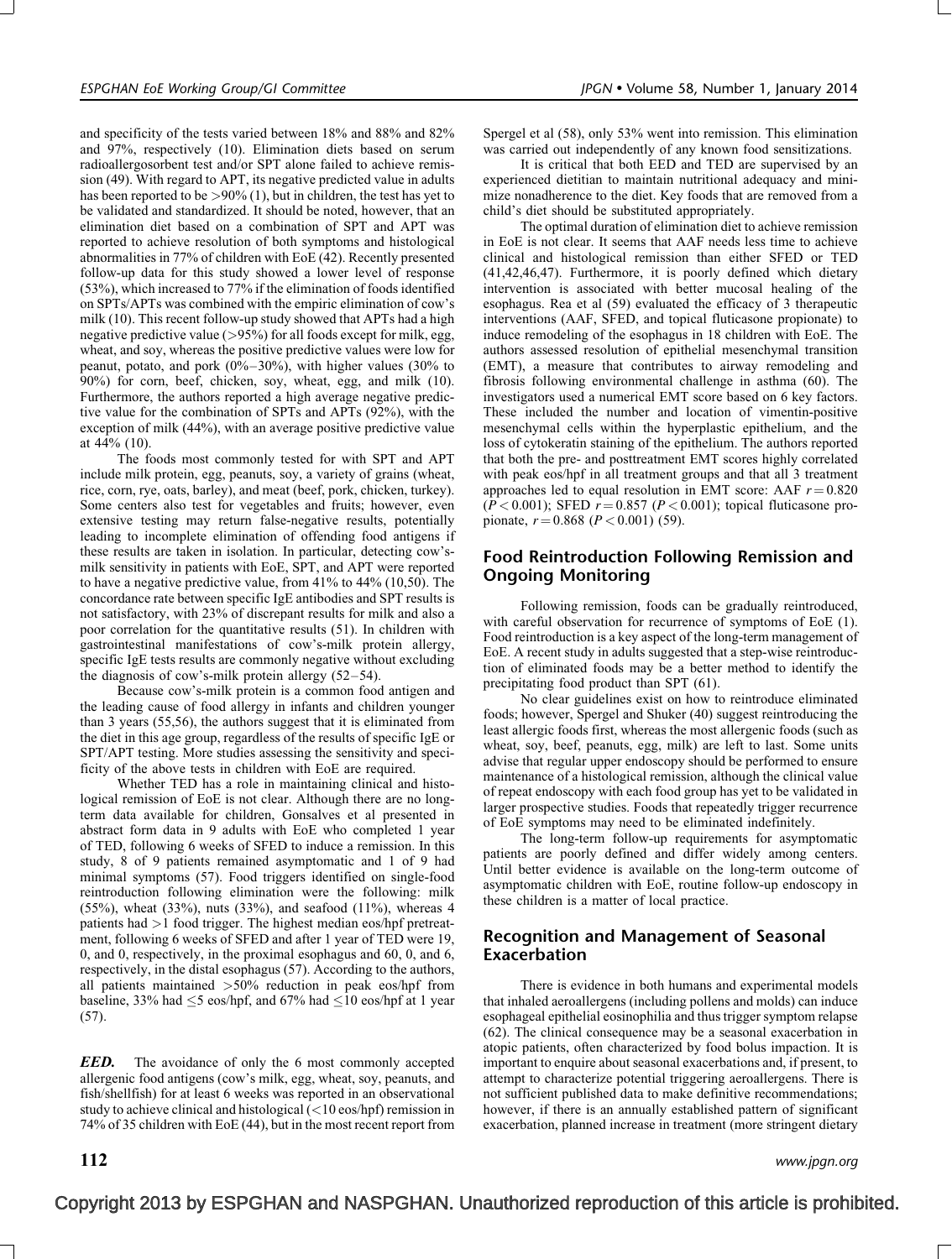restrictions and/or augmented topical corticosteroids) should be considered. Evidence that nasal corticosteroids may attenuate asthma symptoms in patients with allergic rhinitis (63) suggests that this treatment approach may also benefit children with troublesome seasonal exacerbation of their EoE.

#### RECOMMENDATIONS

Dietary treatment for 4 to 12 weeks is a therapeutic option in all children with confirmed diagnosis of EoE (Fig. 2). The decision as to which of the specific dietary approaches to use should be individualized according to the child's specific needs and family circumstances. TED for 8 to 12 weeks is recommended if allergy to specific foods is strongly suspected by history and sensitization is supported by formal testing. In the absence of specific food sensitization, EED can be used for 8 to 12 weeks. AAF for 4 weeks is an option in patients with multiple food allergy, failure to thrive, or those with severe disease who do not respond, or are unable, to follow a highly restricted diet. Counseling by a dietitian experienced in pediatric nutrition is highly recommended to avoid hidden or cross-reactive antigens, to maintain nutritional adequacy and minimize nonadherence to the diet. Key foods that are removed from a child's diet should be substituted appropriately. The efficacy of the dietary intervention should be monitored by assessment of symptoms and evaluation of endoscopic and histological response. If there is no improvement at endoscopy, without resolution of eosinophilic inflammation, adherence to the diet should be evaluated and the elimination of other food antigens or initiation of drug therapy be considered, particularly if symptoms persist. In cases of clinical and histological remission, reintroduction of foods begins with the least allergenic food. If there is symptom recurrence following the reintroduction of a specific food, the triggering food should be avoided. Long-term follow-up of asymptomatic patients remains individualized and depends on local practice.

### NONDIETARY ASPECTS OF EoE MANAGEMENT

Corticosteroids (systemic and topical) have been successful in treating pediatric patients with EoE, whereas other medications (sodium cromoglycate, leucotriene receptor antagonists, immunosuppressive drugs, and biologics) have generally not been found to be useful. It should be noted, however, that extremely few highquality randomized controlled trials assessing the efficacy of different drugs exist. This highlights the urgent need for prospective intervention studies to achieve a more uniform, evidence-based approach to nondietary interventions in EoE treatment (64).

#### Corticosteroids

Corticosteroid preparations can be extremely effective at inducing remission in patients with EoE, but discontinuing treatment often results in symptom recurrence. The potential toxicity of long-term systemic steroids has led to the off-label use of topical corticosteroid preparations such as swallowed fluticasone propionate (FP) (65) and oral viscous budesonide (OVB) (66). When swallowed, both are effective at achieving resolution of symptoms in patients with EoE. The most important adverse effect of topical steroid preparations is esophageal candidiasis, which responds well to antifungal treatment (49,65–68).

### Swallowed Corticosteroids

**Swallowed FP.** The efficacy of topical steroids in achieving remission has been reported in both adults (69,70) and in children with EoE (49,68,71). A small, open-label cohort study of 11 children with EoE showed that swallowed FP achieved a significant reduction in the number of eosinophils, as well as  $CD3(+)$  and  $CD8(+)$ lymphocytes in the proximal and distal esophageal mucosa (49).

In the largest controlled trial, only 36 children with EoE were randomly assigned to swallowed FP (880  $\mu$ g/day in 2 divided doses) or placebo during a 3-month period. In these children, a resolution of vomiting occurred in 67% receiving FP and in 27% of those receiving placebo, whereas histological remission was reported in 50% and 9%, respectively (65). A recent 6-week double-blind randomized trial comparing 21 FP-treated adults with 21 who received placebo reported comparable improvement of clinical symptoms in the 2 groups (57% and 33%, respectively), whereas histological resolution was reported in 62% of patients receiving FP compared with 0% of those receiving placebo (67).

Another randomized controlled trial comparing swallowed FP with oral prednisolone (68) showed that both were equally effective in achieving initial histological and clinical improvement at week 4, but discontinuation of therapy was associated in both groups with symptom relapse by week 24.

On the basis of expert opinion and present literature, the suggested starting dosages range from 88 to 440  $\mu$ g 2 to 4 times daily for children, and 440 to 880  $\mu$ g twice daily for adolescents/ adults (1,2). Recommendations suggest patients should swallow the metered dose that is delivered into the oral cavity (and not inhaled), then not eat, drink, or rinse their mouth for 30 minutes (1).

OVB. The use of OVB was first described in 2005 in 2 children in whom FP had failed to achieve remission. OVB was prepared by the local pharmacy, by mixing a liquid solution of budesonide (the preparation used in nebulizers at a dose of  $5 \mu g$  twice daily) and sucralose (a synthetic sugar substitute). In both children, resolution of symptoms and of histological abnormalities was reported (66). Another retrospective study in 20 children (mean age 5.5 years) with EoE reported OVB to be effective in achieving both clinical and histological remission  $\left(\frac{5}{2}\right)$  eos/hpf) in 80% of patients (72).

The first double-blind randomized controlled trial was carried out in 24 children (mean age 7.8 years) with EoE in whom a 3-month treatment with OVB was compared with placebo (37). Both groups received concomitant treatment with lansoprazole. Eleven of these patients were food-sensitized/allergic children. The dose of OVB was 1 mg for patients  $<$  5 feet (1.52 m) in height and 2 mg for those >5 feet in height. OVB was associated with improvement of symptoms in 86.7% of children, whereas no patient improved while receiving placebo. Esophageal eosinophil counts decreased significantly in patients receiving OVB (mean pre-/ posttreatment peak esophageal eosinophil counts were 66.7 and 4.8 eos/hpf, respectively;  $P < 0.0001$ ) but not in those receiving placebo (mean pre-/posttreatment peak esophageal eosinophil counts were 83.9 and 65.6 eos/hpf, respectively;  $P = 0.3$ ) (37).

Similar benefits have been described in adult studies (73). A recent double-blind randomized trial in 36 adolescents and adults with EoE compared the effect of swallowed OVB (1 mg twice daily) and placebo for 15 days (74). The authors reported a significantly greater improvement in dysphagia (72%) in patients receiving OVB compared with placebo  $(22%) (P < 0.0001)$ , whereas endoscopic findings—white exudates and red furrows—were reversed only in patients given OVB. Furthermore, a reduction in the number of esophageal eosinophils posttreatment was observed in patients receiving OVB (68.2–5.5 eos/hpf, respectively;  $P < 0.0001$ ), and not in those receiving placebo (62.3–56.5 eos/hpf, respectively;  $P = 0.48$ ). Moreover, only OVB reduced apoptosis of epithelial cells and molecular remodeling in the esophagus. The authors reported that treatment with OVB was not associated with serious adverse events (74).

www.jpgn.org 113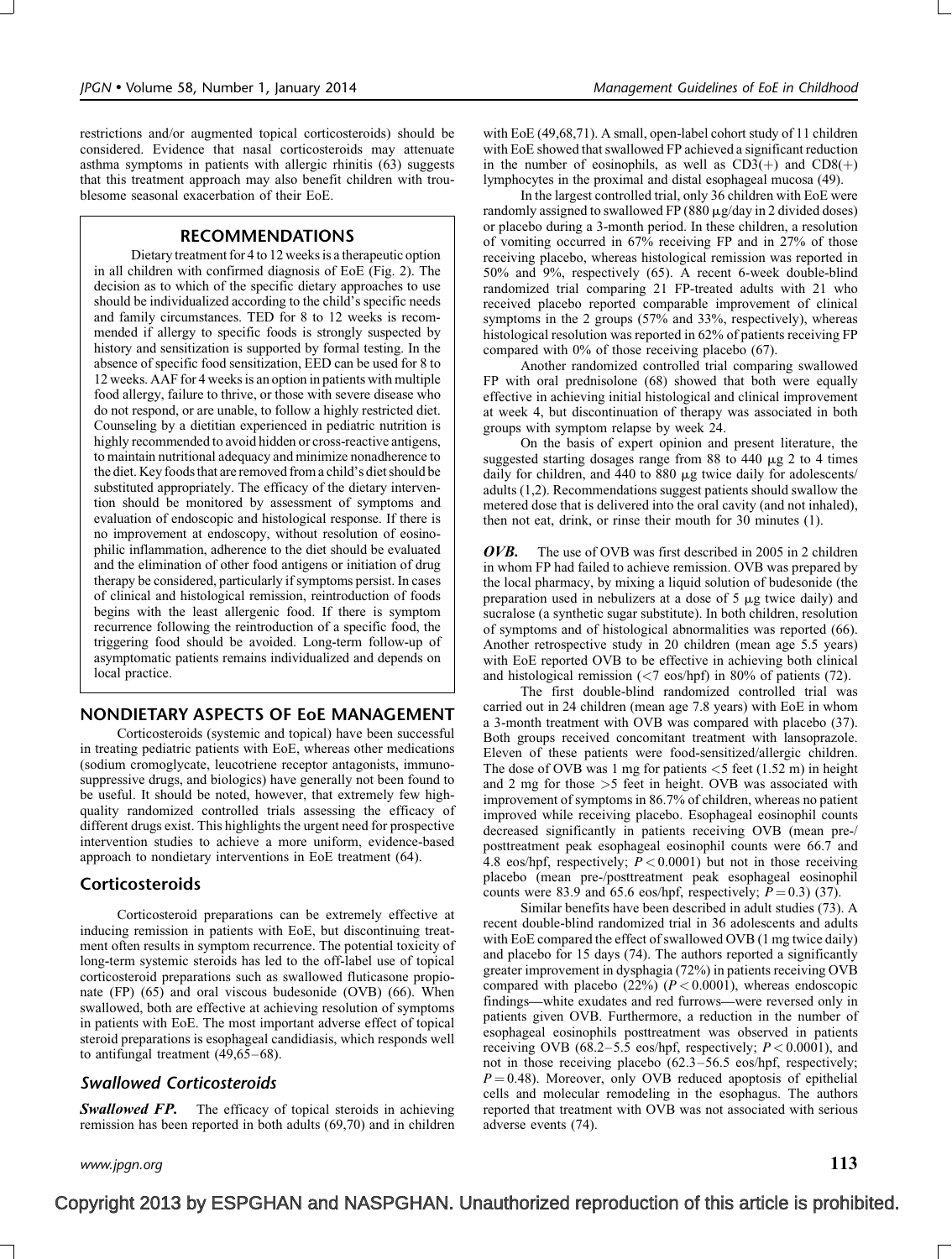The optimal dose of OVB in children with EoE has not been formally assessed; however, Gupta et al (75) evaluated the efficacy and safety of different doses of OVB in treating childhood EoE in the Pediatric Eosinophilic Esophagitis Research (PEER) study, although these have only been presented in abstract form. Eighty-one children and adolescents ages 2 to 18 years with EoE symptoms were randomized to 12 weeks of treatment with placebo, low-dose, medium-dose, or high-dose OVB. Children 2 to 9 years old received placebo or 0.35 mg once-daily (QD), 1.4 mg QD, or 1.4 mg twice daily OVB; children and adolescents 10 to 18 years old received placebo or 0.5 mg QD, 2 mg QD, or 2 mg twice daily OVB. Endoscopies with biopsies were performed at baseline and the end of treatment. Seventy-one subjects (mean age 9.2 years; 80.3% boys) completed all efficacy assessments. Baseline median peak intraepithelial eosinophil count was 105 eos/hpf. At the end of treatment, there were significantly greater percentages of responders in both the median-dose and high-dose groups compared with placebo, with no age group differences. Furthermore, there was a significant dose-related histological improvement in the mediandose and high-dose groups compared with placebo. Symptoms alone could not distinguish active treatment from placebo, highlighting the dissociation between symptomatic and histological response. Low-dose OVB proved to have no/minimal effect on clinical and histological parameters. The authors reported no trends or significant dose-related increase in any adverse events (75).

Based on available evidence, the recommended starting dose of budesonide as a viscous suspension is 1 mg daily for children younger than 10 years and 2 mg daily for older children and adults split into 2 divided doses (2). In case of no response, the starting dose may be gradually increased to 2.8 and 4 mg, respectively (75).

#### Factors Influencing the Effectiveness of Treatment With **Topical Steroids.** It is unclear whether the inadequate response to topical steroids in some patients is a result of patient nonadherence, difficulty in accurately delivering an adequate dose of topical

corticosteroids, or true drug resistance; however, the esophageal wall thickening shown on endoscopic ultrasound (19), along with subepithelial fibrosis and neural dysfunction occurring beneath the epithelium, raises the question whether topical therapies can penetrate sufficiently deep to affect the disease process.

To date, only 2 steroid preparations, FP and OVB, have been shown to have a therapeutic benefit in EoE. Ciclesonide is topical steroid that has a 100-fold greater glucocorticoid receptor–binding capacity. It is nonhalogenated and converted by epithelial esterases to desisobutyryl-ciclesonide. In a study by Schroeder et al, 4 children with EoE (4–16 years of age) received 8 weeks of swallowed topical ciclesonide, and all experienced a clinical and histological response without adverse effects (76). These preliminary data need to be replicated in future studies in steroid-resistant patients with EoE.

As yet, there are no clear clinical predictors of steroid responsiveness. Konikoff et al (65) reported in a randomized placebo-controlled trial in children with EoE that the resolution of mucosal eosinophilia after a 3-month treatment with swallowed FP was more pronounced in nonallergic patients and in those of younger age, shorter height, and lower weight, suggesting a doseresponse effect. Furthermore, a retrospective study in 20 pediatric patients with EoE showed that the coexistence of allergy, based on the results of SPT, influenced the therapeutic effect of swallowed FP. All of the nonallergic patients responded to treatment, whereas only 20% of the allergic patients showed partial and 20% no improvement (71). Other researchers suggested that steroid-

refractory patients have higher tyrosine kinase activation in their esophageal epithelium (77).

Maintenance Treatment With Topical Steroids. Although treatment of acute symptoms with topical steroids proves effective in achieving an apparent disease remission in adult and pediatric EoE, symptoms relapse following discontinuation of treatment. A study of 21 adults receiving 220  $\mu$ g swallowed FP twice daily for 6 weeks reported relief of dysphagia lasting at least 4 months (69), whereas another retrospective study in 51 adults showed that 91% of the patients receiving FP for 6 weeks reported recurrent symptoms after a mean of 8.8 months (78), which may be because of inadequate duration of drug therapy, loss of treatment effect, or to other factors such as seasonal variation.

Straumann et al (79) carried out a randomized double-blind placebo-controlled 50-week trial in 28 adult patients with EoE and evaluated the efficacy of a low-dose (twice-daily 0.25 mg) OVB in maintaining remission of quiescent EoE. Pre- and post-treatment disease activity was assessed clinically, endoscopically, and histologically by high-resolution endosonography and by immunofluorescence. The authors reported that at the end of the study period, 35.7% of the patients with OVB were in complete and 14.3% in partial histological remission, whereas among patients who received placebo, none was in complete and 28.6% were in partial remission. The median time to relapse of symptoms was >125 days in patients receiving OVB and 95 days in those receiving placebo (79). Maintenance with OVB reduced the thickness of the superficial wall layers measured by high-resolution endosonography but had no significant effect on thickness of the deeper layers. No effect was seen in patients receiving placebo. The authors concluded that low-dose OVB was more effective than placebo in maintaining histological and clinical remission (79).

#### Systemic Corticosteroids

Despite oral corticosteroids being extremely effective at symptom control, they are infrequently used in patients with EoE because of their systemic adverse effects; however, systemic corticosteroids can be used for extremely severe symptoms, for example, when immediate relief of the patient's symptoms is required (eg, severe dysphagia, food impaction, dehydration, weight loss, esophageal strictures).

Liacouras et al (80) reported improvement of clinical symptoms within 1 week in 19 of 20 children receiving systemic oral corticosteroids for EoE. There was resolution of histological abnormalities at biopsy 4 weeks after treatment onset. The Indiana University group compared oral prednisone with swallowed FP in a randomized prospective trial. Both therapies proved effective in achieving clinical symptom resolution and histological remission at week 4; however, neither of the treatments prevented symptom relapse, which occurred in 45% of the patients by week 24 (68).

Although these trials demonstrate the clear efficacy of systemic steroids, they are still only recommended for extremely severe cases or where other formulations have been unsuccessful; however, the relative thickness of the esophageal epithelial barrier compared with that of the lung, together with the recruitment pattern of eosinophils from the deeper, subepithelial layers, may mean that topical treatment alone may be less successful than in asthma, and that courses of oral corticosteroids may be needed in selected cases with treatment-resistant exacerbations. Their dose is similar to that used in patients with inflammatory bowel disease (ie,  $1-2$  mg  $\cdot$  kg<sup>-1</sup>  $\cdot$  day<sup>-1</sup> of prednisolone orally, with a maximum 40 mg). This dose is then weaned down gradually. Intravenous methyl prednisolone may be considered initially if the patient cannot tolerate oral medication.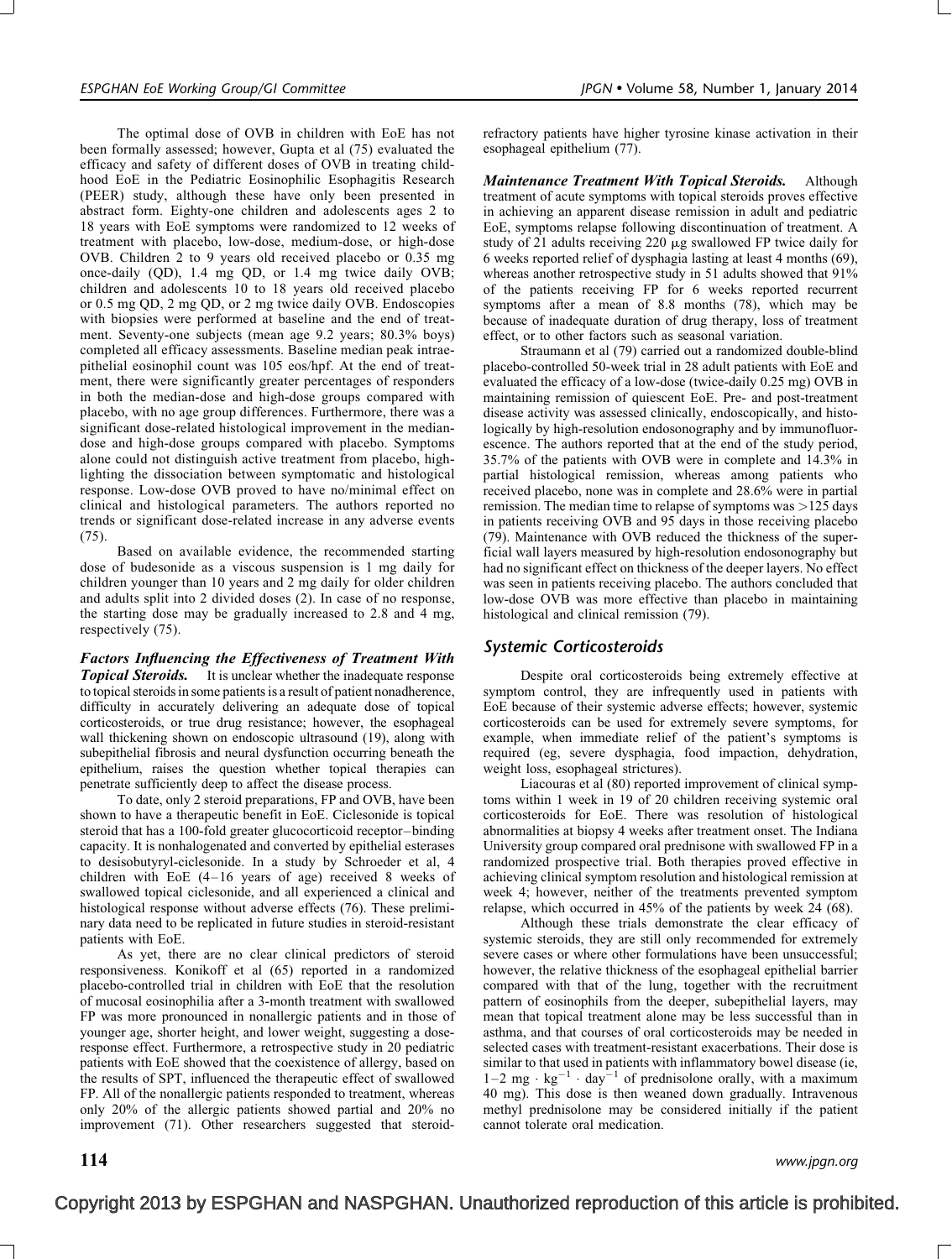#### RECOMMENDATIONS

Swallowed FP or OVB for a minimum of 4 weeks and a maximum of 12 weeks can be a treatment option either alone or in combination with an elimination diet (Fig. 2). Systemic oral corticosteroids are only recommended when rapid relief is required for symptoms such as severe dysphagia, dehydration, weight loss, or esophageal strictures, or where the diagnosis is certain and other treatments have failed. The efficacy of the drug treatment should be monitored by assessment of symptoms and evaluation of endoscopic and histological response. Histologic remission is followed by drug titration and discontinuation of treatment. In case of symptoms persistence or recurrence, endoscopy and biopsies for the histological assessment of the esophagus are necessary. Long-term follow-up of asymptomatic patients remains individualized and depends on local practice.

### Other Treatments

#### Sodium Cromoglycate and Leukotriene Receptor **Antagonists**

There is no evidence that cromolyn sodium is useful in EoE. A small trial in 14 patients reported that a 1-month administration of cromolyn sodium (100 mg 4 times per day) was not associated with clinical improvement (81). Although the drug does not have any significant adverse effects, present evidence does not support its use in children with EoE (2).

Furthermore, there is inadequate evidence to recommend leukotriene receptor antagonists (2). Gupta et al (82) reported comparable leukotriene levels in children with EoE and healthy controls. Attwood et al (83) reported clinical but not histological remission in 8 patients with EoE during 14 months of treatment with montelukast at doses up to 40 mg daily, with recurrence of symptoms in 6 patients 3 weeks following discontinuation. A recent study in adults showed that montelukast was not effective at maintaining either the clinical or the histological remission induced by a 6-month treatment course with FP (84).

#### RECOMMENDATION

Neither cromolyn sodium nor leukotriene receptor antagonists are recommended as treatment for children with EoE.

#### Immunomodulators and Biologics

Because corticosteroids fail to induce a long-lasting remission in patients with EoE, immunomodulation has been considered as a potential means of providing some maintenance efficacy.

A trial of thiopurines in 3 patients with EoE, who were resistant to corticosteroids, proved effective in achieving symptom resolution. Their use however has not been further studied and hence they cannot yet be recommended as maintenance therapy in patients with EoE (73).

Studies in animal models have shown that antibodies against IL-5 induce eosinophil trafficking to the esophagus (85). A doubleblind randomized trial compared mepolizumab with placebo in 11 adults. There was a decrease in number of eosinophils in the esophagus compared with the control group, but this was not associated with symptom control (86). Reslizumab, a humanized monoclonal antibody with potent IL-5-neutralizing effects, was also evaluated in a double-blind randomized placebo-controlled trial involving 226 pediatric patients receiving 4 doses of treatment.

www.jpgn.org 115

Reslizumab was again able to reduce the esophageal eosinophilia, but the latter did not correlate with the clinical improvement that was reported in both groups (58).

Omalizumab is a humanized anti-IgE monoclonal antibody that binds IgE, thus preventing activation of mast cells and basophils. A study of 9 patients with eosinophil-associated gastrointestinal disorders treated with omalizumab for 16 weeks showed decreased peripheral blood eosinophilia and eosinophilic tissue infiltration of stomach and duodenum, but not of the esophagus (87). A recent case report of 2 children with EoE and multiple food allergies showed that omalizumab was effective in improving food tolerance and symptoms, but did not improve endoscopic or histological abnormalities (88). A prospective randomized double-blind placebo-controlled trial in 30 adult patients (mean age 30 years), who received omalizumab for 16 weeks, reported no improvement in the esophageal eosinophil infiltration in either group, whereas dysphagia scores improved in both treatment and placebo groups (89).

Tumor necrosis factor (TNF) is more highly expressed in esophageal epithelial cells of active EoE compared with control tissue (90). This suggested a potential role for anti-TNF agents in patients with more severe EoE; however, a recent report of 3 adults with severe, corticosteroid-dependent EoE, who were treated with 2 doses of infliximab, showed only mild improvement in symptoms in 2 patients, whereas symptoms worsened in the third (91). The authors reported decreased eosinophil (but not mast cell) numbers in the responders, whereas TNF- $\alpha$  expression decreased markedly in the esophageal epithelial cells of only 1 of them.

Future potential therapeutic options for EoE that still warrant investigation include anti-IL-5 receptor monoclonal antibodies. These have been reported to decrease peripheral eosinophil counts in patients with mild asthma (92). Furthermore, local treatment, targeted at inhibition of IL-4 and -13 in the lung, substantially diminished the symptoms of asthma (93). The latter was tested in 2 randomized double-blind placebo-controlled, parallel-group, phase IIa clinical trials in patients with atopic asthma (93). The drug was introduced to the patients via 2 routes (by subcutaneous injection in the first study; by nebulizer in the second). The second study reported a significantly smaller decrease in forced expiratory volume in 1 second following allergen challenge in the study group compared with placebo (93).

#### RECOMMENDATION

Neither currently available immunomodulators nor biological agents can be recommended for treatment in children with EoE.

#### ESOPHAGEAL DILATATION

Esophageal dilatation can be helpful in acutely symptomatic patients who present with severe esophageal narrowing in whom medical treatment has failed to improve symptoms. Most of the studies report data from adult patients (94–97).

A recent database review of the effectiveness, safety, and tolerability of esophageal dilatation in EoE has been published in adults (98). Two hundred seven patients were examined, of whom 63 were treated with dilatation and 144 with dilatation and drug therapy. Dilatation proved to be effective and safe, although it caused postprocedural pain in 74% of patients and did not alter the underlying inflammatory process (98). In a recent review of 13 pediatric patients, dilatations were performed in 4 cases with good results (99). Esophageal dilatation can provide relief of dysphagia in highly selected children with a significant esophageal stricture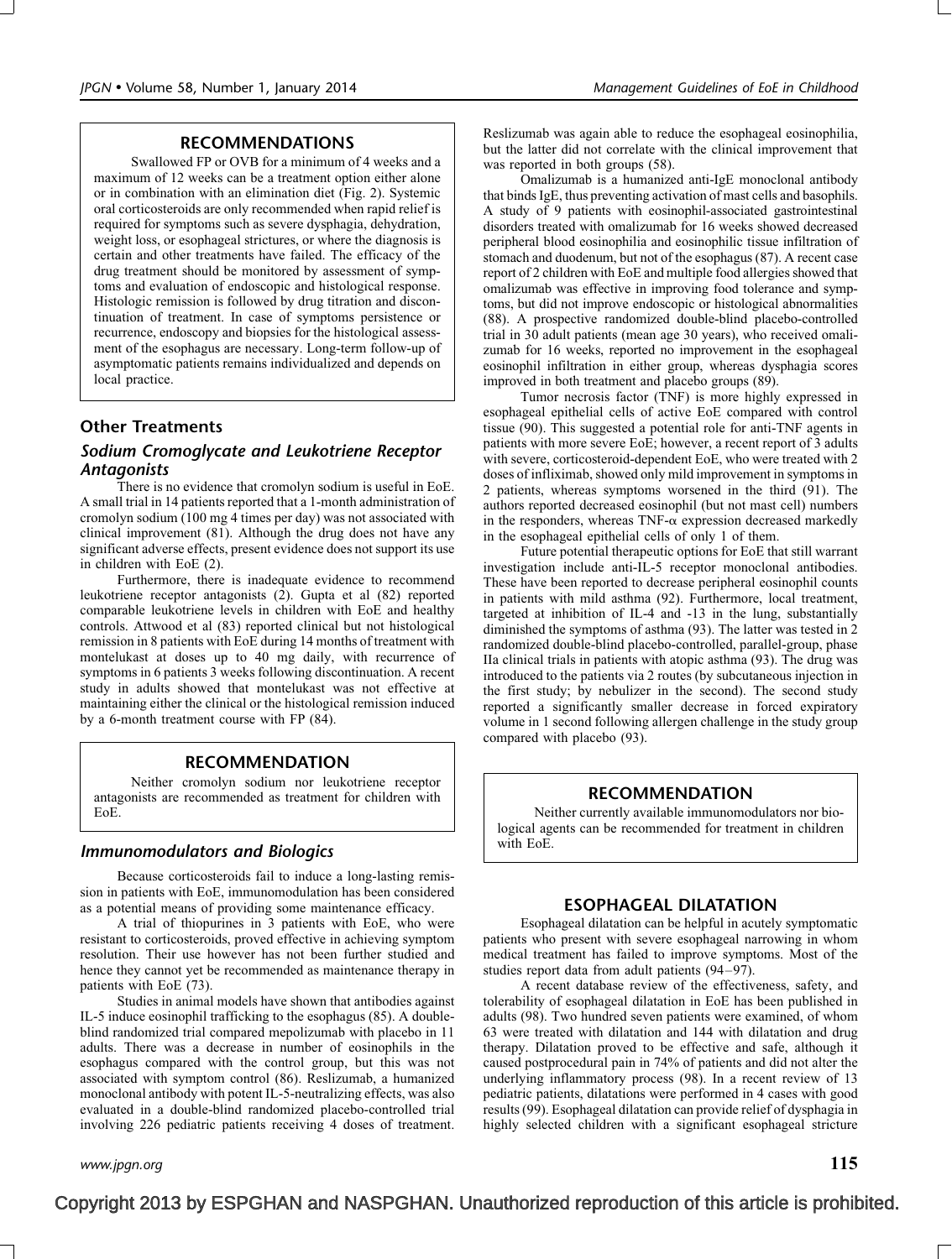because of EoE, where there has been no response to drug therapy. It should be noted, however, that in the absence of severe esophageal stenosis, it is mandatory to try medical or dietary therapy before performing esophageal dilatation.

#### RECOMMENDATION

Esophageal dilatation is only recommended in highly selected cases with severe esophageal narrowing that persists despite other forms of treatment. In all of the cases, esophageal dilatation must be accompanied by medical treatment of EoE.

#### Future Directions

The lack of appropriate biomarkers to evaluate response to treatment and detect early relapse may require repeat endoscopy and biopsy during the course of the disease. Such biomarkers are presently under investigation (100). A better understanding of the disease phenotype and mechanisms governing treatment response should lead to more effective short- and long-term interventions. As this population grows in number and is followed up for longer periods, robust long-term outcomes should become available. Only this will truly inform us as to how persistently we must reassess the mucosa to achieve histologic normality, while minimizing the effect on the child and family, hence leading to a favorable long-term outcome.

#### CONCLUSIONS

EoE is a chronic, relapsing inflammatory disease of the esophagus, which often requires prolonged therapy. In recent years, there has been a significant increase in the number of publications on its treatment; however, many unresolved questions on treatment choice and duration remain (Table 1). Interpreting the results of these publications is difficult because of the variability of dosing regimens, durations of treatment, and study endpoints. The disease course is unpredictable and long-term complications are unknown. Furthermore, there is poor correlation between clinical symptoms and histological measures, making absolute recommendations for monitoring impossible. These factors mean that clinicians need to be particularly aware that investigations and treatment should be individualized and must not create more morbidity for the patient and family than the disease itself. This guidance provides a practical framework for the choices available in managing EoE in children.

TABLE 1. Unresolved questions and areas for further research in childhood EoE

- 1. Definition of disease phenotypes (eg, stricturing/GERD-like/ dysmotility) and correlation with treatment response and clinical outcome
- 2. Natural history of the disease, specifically potential progression to fibrosis in nonstricturing or asymptomatic disease
- 3. Role of food antigens and GERD in clinical and histological disease phenotypes
- 4. Further development of methodology to identify potentially significant food or aeroantigens
- 5. Development of biomarkers for disease diagnosis, monitoring, and prognosis
- 6. Effect of treatment duration on outcome
- 7. Role of maintenance treatment on long-term prognosis
- 8. Role of novel treatments in long-standing, treatment-resistant EoE
- 9. Need and importance of treatment and follow-up in asymptomatic patients with EoE

 $EoE =$  eosinophilic esophagitis;  $GERD =$  gastroesophageal reflux disease.

#### REFERENCES

- 1. Furuta GT, Liacouras CA, Collins MH, et al. Eosinophilic esophagitis in children and adults: a systematic review and consensus recommendations for diagnosis and treatment. Gastroenterology 2007;133: 1342–63.
- 2. Liacouras CA, Furuta GT, Hirano I, et al. Eosinophilic esophagitis: updated consensus recommendations for children and adults. J Allergy Clin Immunol 2011;128:3–20.
- 3. Noel RJ, Putnam PE, Rothenberg ME. Eosinophilic esophagitis. N Engl J Med 2004;351:940–1.
- 4. Cherian S, Smith NM, Forbes DA. Rapidly increasing prevalence of eosinophilic oesophagitis in Western Australia. Arch Dis Child 2006;91:1000–4.
- 5. Dalby K, Nielsen RG, Kruse-Andersen S, et al. Eosinophilic oesophagitis in infants and children in the region of southern Denmark: a prospective study of prevalence and clinical presentation. *J Pediatr* Gastroenterol Nutr 2010;51:280–2.
- 6. DeBrosse CW, Buckmeier Butz BK, Allen CL, et al. Identification, epidemiology, and chronicity of pediatric esophageal eosinophilia. J Allergy Clin Immunol 2010;126:112–9.
- 7. van Rhijn BD, VJ, Smout AJ, Bredenoord AJ. Rapidly increasing incidence of eosinophilic esophagitis in a large cohort. Neurogastroenterol Motil 2013;25:47–52.
- 8. Ronkainen J, Talley NJ, Aro P, et al. Prevalence of oesophageal eosinophils and eosinophilic oesophagitis in adults: the populationbased Kalixanda study. Gut 2007;56:615–20.
- 9. Spergel JM, Brown-Whitehorn TF, Beausoleil JL, et al. 14 Years of eosinophilic esophagitis: clinical features and prognosis. J Pediatr Gastroenterol Nutr 2009;48:30–6.
- 10. Spergel JM, Brown-Whitehorn TF, Cianferoni A, et al. Identification of causative foods in children with eosinophilic esophagitis treated with an elimination diet. *J Allergy Clin Immunol*  $2012:130:461-7$ .
- 11. Dellon ES, Gibbs WB, Fritchie KJ, et al. Clinical, endoscopic, and histologic findings distinguish eosinophilic esophagitis from gastroesophageal reflux disease. Clin Gastroenterol Hepatol 2009;7:1305– 13.
- 12. Sant'Anna AM, Rolland S, Fournet JC, et al. Eosinophilic esophagitis in children: symptoms, histology and pH probe results. J Pediatr Gastroenterol Nutr 2004;39:373–7.
- 13. Erwin EA, James HR, Gutekunst HM, et al. Serum IgE measurement and detection of food allergy in pediatric patients with eosinophilic esophagitis. Ann Allergy Asthma Immunol 2010;104:496–502.
- 14. Shah A, Kagalwalla AF, Gonsalves N, et al. Histopathologic variability in children with eosinophilic esophagitis. Am J Gastroenterol 2009;104:716–21.
- 15. Gonsalves N, Policarpio-Nicolas M, Zhang Q, et al. Histopathologic variability and endoscopic correlates in adults with eosinophilic esophagitis. Gastrointest Endosc 2006;64:313–9.
- 16. DeBrosse CW, Collins MH, Buckmeier Butz BK, et al. Identification, epidemiology, and chronicity of pediatric esophageal eosinophilia. J Allergy Clin Immunol 2010;126:112–9.
- 17. Hogan SP, Mishra A, Brandt EB, et al. A pathological function for eotaxin and eosinophils in eosinophilic gastrointestinal inflammation. Nat Immunol 2001;2:353–60.
- 18. Butt AM, MS, Ng CL, et al. Upregulated eotaxin expression and T cell infiltration in the basal and papillary epithelium in cows' milk associated reflux oesophagitis. Arch Dis Child 2002;87:124–30.
- 19. Fox VL, Nurko S, Teitelbaum JE, et al. High-resolution EUS in children with eosinophilic "allergic" esophagitis. Gastrointest Endosc 2003;57:30–6.
- 20. Korsapati H, Babaei A, Bhargava V, et al. Dysfunction of the longitudinal muscles of the oesophagus in eosinophilic oesophagitis. Gut 2009;58:1056–62.
- 21. Dahms BB. Reflux esophagitis: sequelae and differential diagnosis in infants and children including eosinophilic esophagitis. Pediatr Dev Pathol 2004;7:5–16.
- 22. Batres LA, Liacouras C, Schnaufer L, et al. Eosinophilic esophagitis associated with anastomotic strictures after esophageal atresia repair. J Pediatr Gastroenterol Nutr 2002;35:224–6.

 $116 \hspace{0.2cm}$  www.jpgn.org  $\hspace{0.2cm}$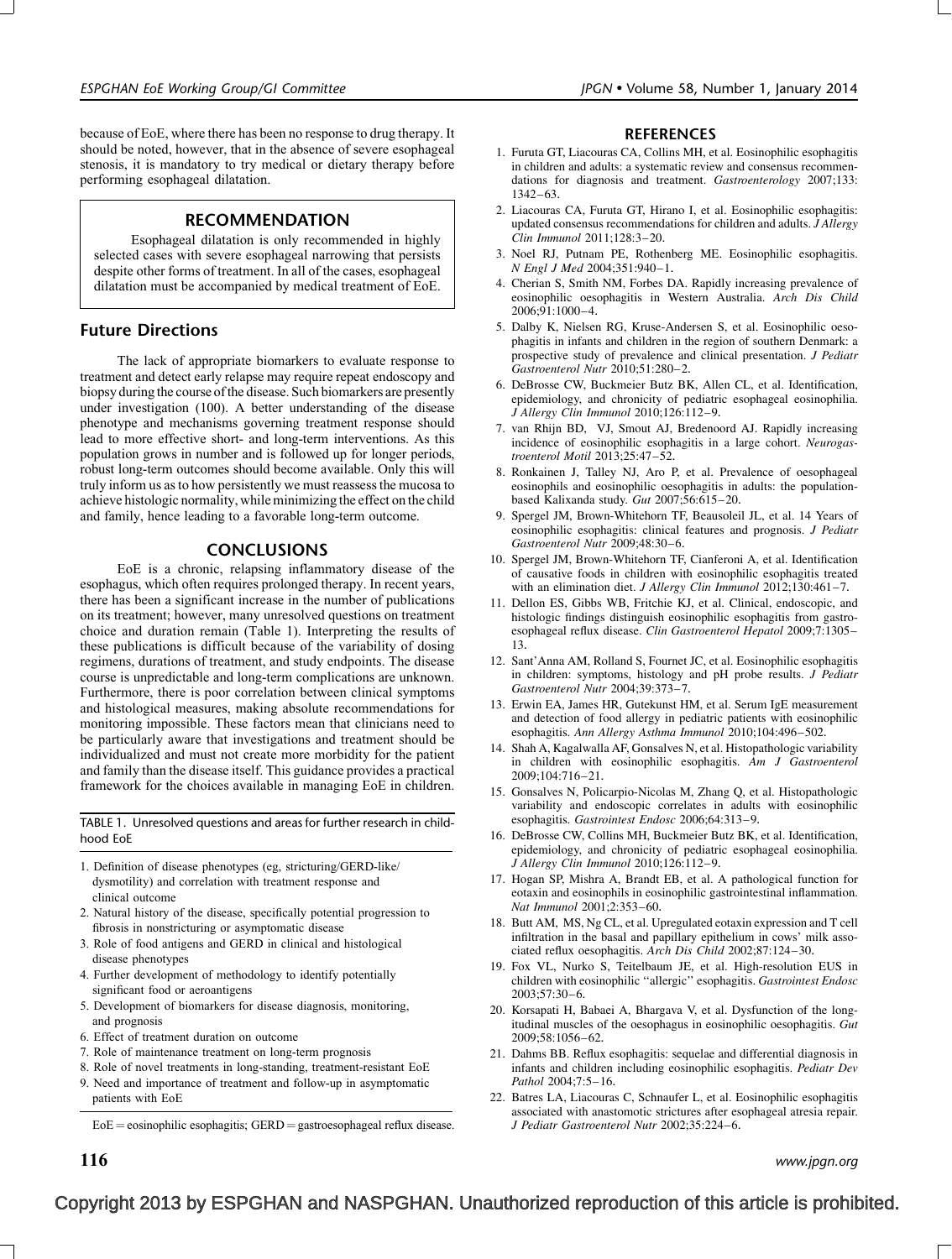- 23. Oliveira C, Zamakhshary M, Marcon P, et al. Eosinophilic esophagitis and intermediate esophagitis after tracheoesophageal fistula repair: a case series. J Pediatr Surg 2008;43:810–4.
- 24. Gorter RR, Heij HA, van der Voorn JP, et al. Eosinophilic esophagitis after esophageal atresia: is there an association? Case presentation and literature review. J Pediatr Surg 2012;47:e9–13.
- 25. Mulder DJ, Hurlbut DJ, Noble AJ, et al. Clinical features distinguish eosinophilic and reflux-induced esophagitis: an age-matched, casecontrolled study and a novel scoring system. J Pediatr Gastroenterol Nutr 2013;56:263–70.
- 26. Kirsch R, Bokhary R, Marcon MA, et al. Activated mucosal mast cells differentiate eosinophilic (allergic) esophagitis from gastroesophageal reflux disease. J Pediatr Gastroenterol Nutr 2007;44:20–6.
- 27. Furuta GT, Kagalwalla AF, Lee JJ, et al. The oesophageal string test: a novel, minimally invasive method measures mucosal inflammation in eosinophilic oesophagitis. Gut 2013;62:1395–405.
- 28. Dranove JE, Horn DS, Davis MA, et al. Predictors of response to proton pump inhibitor therapy among children with significant esophageal eosinophilia. J Pediatr 2009;154:96–100.
- 29. Krarup AL, Villadsen GE, Mejlgaard E, et al. Acid hypersensitivity in patients with eosinophilic oesophagitis. Scand J Gastroenterol 2010;  $45:273 - 81$ .
- 30. Yoshida N, Uchiyama K, Kuroda M, et al. Interleukin-8 expression in the esophageal mucosa of patients with gastroesophageal reflux disease. Scand J Gastroenterol 2004;39:816–22.
- 31. Yoshida N, Yoshikawa T, Tanaka Y, et al. A new mechanism for antiinflammatory actions of proton pump inhibitors–inhibitory effects on neutrophil-endothelial cell interactions. Aliment Pharmacol Ther 2000;14:74–81.
- 32. Handa O, Yoshida N, Fujita N, et al. Molecular mechanisms involved in anti-inflammatory effects of proton pump inhibitors. Inflamm Res 2006;55:476–80.
- 33. Zhang X, Cheng E, Huo X, et al. Omeprazole blocks STAT6 binding to the eotaxin-3 promoter in eosinophilic esophagitis cells. PLoS One 2012;7:e50037.
- 34. Sayej WN, Patel R, Baker RD, et al. Treatment with high-dose proton pump inhibitors helps distinguish eosinophilic esophagitis from noneosinophilic esophagitis. J Pediatr Gastroenterol Nutr 2009;49:393–9.
- 35. Dohil R, Newbury RO, Aceves S. Transient PPI responsive esophageal eosinophilia may be a clinical sub-phenotype of pediatric eosinophilic esophagitis. Dig Dis Sci 2012;57:1413–9.
- 36. Molina-Infante J, Ferrando-Lamana L, Ripoll C, et al. Esophageal eosinophilic infiltration responds to proton pump inhibition in most adults. Clin Gastroenterol Hepatol 2011;9:110–7.
- 37. Dohil R, Newbury RO, Fox L, et al. Oral viscous budesonide is effective in children with eosinophilic esophagitis in a randomized, placebo-controlled trial. Gastroenterology 2010;139:418–29.
- 38. Untersmayr E, Bakos N, Schöll I, et al. Anti-ulcer drugs promote IgE formation toward dietary antigens in adult patients. FASEB J 2005; 19:656–8.
- 39. Rothenberg ME, Aceves S, Bonis PA, et al. Working with the US Food and Drug Administration: progress and timelines in understanding and treating patients with eosinophilic esophagitis. J Allergy Clin Immunol 2012;130:617–9.
- 40. Kelly KJ, Lazenby AJ, Rowe PC, et al. Eosinophilic esophagitis attributed to gastroesophageal reflux: improvement with an amino acid-based formula. Gastroenterology 1995;109:1503–12.
- 41. Spergel JM, Shuker M. Nutritional management of eosinophilic esophagitis. Gastrointest Endosc Clin N Am 2008;18:179–94.
- 42. Spergel JM, Andrews T, Brown-Whitehorn TF, et al. Treatment of eosinophilic esophagitis with specific food elimination diet directed by a combination of skin prick and patch tests. Ann Allergy Asthma Immunol 2005;95:336–43.
- 43. Mosel MA, Schultz LS, Silverman AH, et al. Family psychosocial dysfunction is a prominent feature in eosinophilic esophagitis presenting as pediatric feeding disorder. Gastroenterology 2011; 140:S243–4.
- 44. Kagalwalla AF, Sentongo TA, Ritz S, et al. Effect of six-food elimination diet on clinical and histologic outcomes in eosinophilic esophagitis. Clin Gastroenterol Hepatol 2006;4:1097–102.

45. Henderson CJ, Abonia JP, King EC, et al. Comparative dietary therapy effectiveness in remission of pediatric eosinophilic esophagitis. J Allergy ClinImmunol 2012;129:1570–8.

- 46. Markowitz JE, Spergel JM, Ruchelli E, et al. Elemental diet is an effective treatment for eosinophilic esophagitis in children and adolescents. Am J Gastroenterol 2003;98:777–82.
- 47. Peterson K, Clayton F, Vinson LA, et al. Utility of an elemental diet in adult eosinophilic esophagitis. Gastroenterology 2011;140:2011;suppl 1:AB180.
- 48. Lamba R, Feuling MB, Levy MB, et al. Allergy testing in pediatric eosinophilic esophagitis - identification of IgE and delayed hypersensitivity food reactions and its impact on management. Gastroenterology 2011;140:S243.
- 49. Teitelbaum JE, Fox VL, Twarog FJ, et al. Eosinophilic esophagitis in children: immunopathological analysis and response to fluticasone propionate. Gastroenterology 2002;122:1216–25.
- 50. Spergel JM, Brown-Whitehorn T, Beausoleil JL, et al. Predictive values for skin prick test and atopy patch test for eosinophilic esophagitis. J Allergy Clin Immunol 2007;119:509–11.
- 51. Mehl A, Niggemann B, Keil T, et al. Skin prick test and specific serum IgE in the diagnostic evaluation of suspected cow's milk and hen's egg allergy in children: does one replace the other? Clin Exp Allergy 2012;42:1266–72.
- 52. Eggesbo M, Botten G, Halvorsen R, et al. The prevalence of CMA/ CMPI in young children: the validity of parentally perceived reactions in a population-based study. Allergy 2001;56:393–402.
- 53. Klemola T, Vanto T, Juntunen-Backman K, et al. Allergy to soy formula and to extensively hydrolyzed whey formula in infants with cow's milk allergy: a prospective, randomized study with a follow-up to the age of 2 years. J Pediatr 2002;140:219–24.
- 54. Koletzko S, NB, Arato A, Dias JA, et al. Diagnostic approach and management of cow's-milk protein allergy in infants and children: ESPGHAN GI Committee practical guidelines. J Pediatr Gastroenterol Nutr 2012;55:221–9.
- 55. Sicherer S. Epidemiology of food allergy. J Allergy Clin Immunol 2011;127:594–602.
- 56. Rona RJ, Keil T, Summers C, et al. The prevalence of food allergy: a meta-analysis. J Allergy Clin Immunol 2007;120:638–46.
- 57. Gonsalves N, Doerfler B, Hirano I. Long term maintenance therapy with dietary restriction in adults with eosinophilic esophagitis. Gastroenterology 2011;140:S180–1.
- 58. Spergel JM, Rothenberg ME, Collins MH, et al. Reslizumab in children and adolescents with eosinophilic esophagitis:results of a double-blind, randomised placebo controlled trial. J Allergy Clin Immunol 2012;129:456–63.
- 59. Rea B, Akhtar N, Jacques K, et al. Epithelial mesenchymal transition induced esophageal remodeling in eosinophilic esophagitis reverses with treatment. Gastroenterology 2011;140:S180.
- 60. Hackett T. Epithelial-mesenchymal transition in the pathophysiology of airway remodelling in asthma. Curr Opin Allergy Clin Immunol 2012;12:53–9.
- 61. Gonsalves N, Yang G, Doerfler B, et al. Elimination diet effectively treats eosinophilic esophagitis in adults; food reintroduction identifies causative factors. Gastroenterology 2012;42:1451–9.
- 62. Moawad FJ, Veerappan GR, Lake JM, et al. Correlation between eosinophilic oesophagitis and aeroallergens. Aliment Pharmacol Ther 2010;31:509–15.
- 63. Scichilone N, Arrigo R, Paternò A, et al. The effect of intranasal corticosteroids on asthma control and quality of life in allergic rhinitis with mild asthma. J Asthma 2011;48:41–7.
- 64. Elliott EJ, Thomas D, Markowitz JE. Non-surgical interventions for eosinophilic esophagitis. Cochrane Database Syst Rev 2010;3: CD004065.
- 65. Konikoff MR, Noel RJ, Blanchard C, et al. A randomized, doubleblind, placebo-controlled trial of fluticasone propionate for pediatric eosinophilic esophagitis. Gastroenterology 2006;131:1381-91.
- 66. Aceves SS, Dohil R, Newbury RO, et al. Topical viscous budesonide suspension for treatment of eosinophilic esophagitis. *J Allergy Clin* Immunol 2005;116:705–6.
- 67. Alexander JA, Jung KW, Arora AS, et al. Swallowed fluticasone improves histologic but not symptomatic response of adults with eosinophilic esophagitis. Clin Gastroenterol Hepatol 2012;10:742–9.